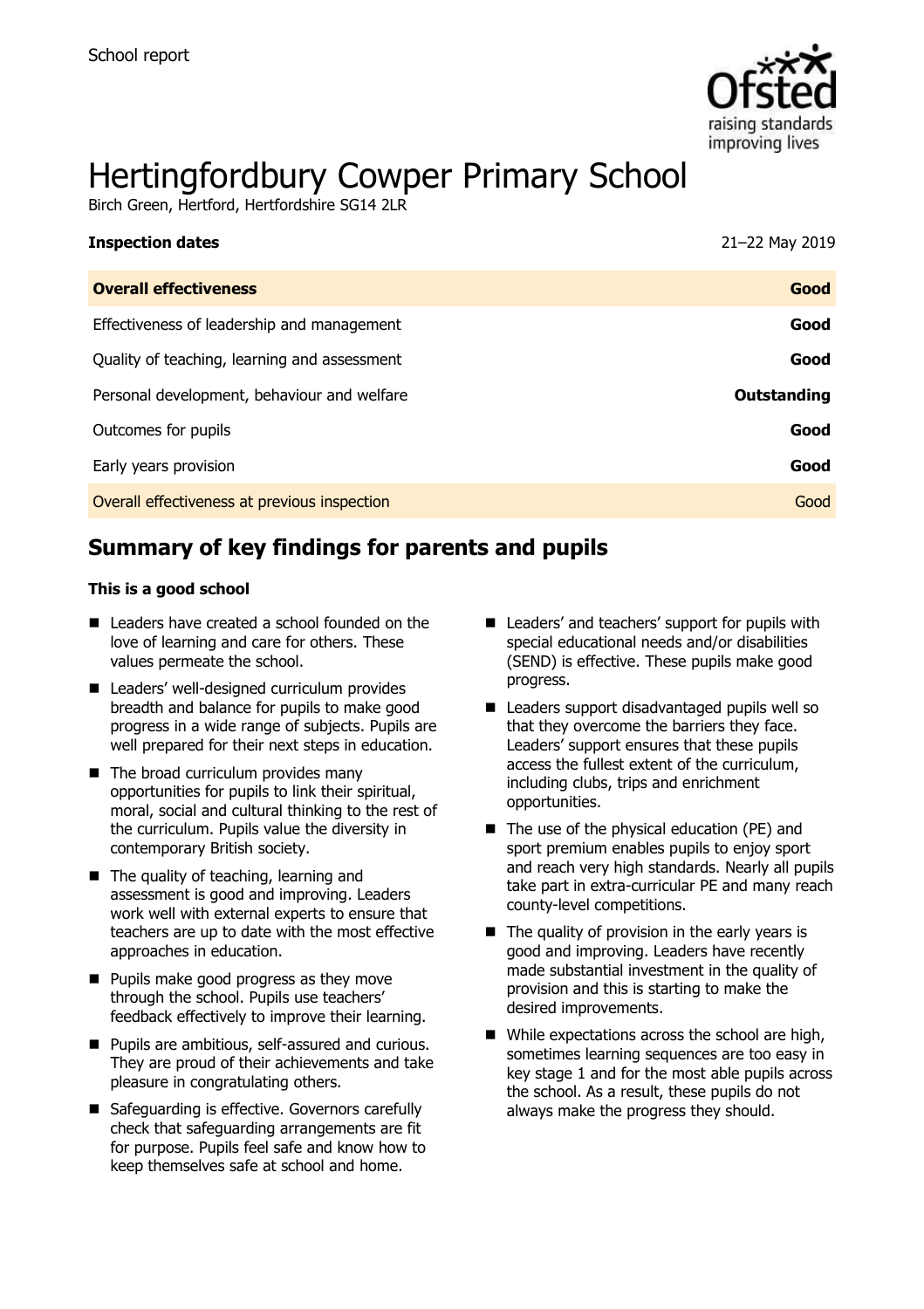

# **Full report**

### **What does the school need to do to improve further?**

- **Improve leadership and management by:** 
	- developing the curriculum to ensure that teachers plan well-sequenced lessons for the most able and potentially most able that provide suitable next steps, leading to their strong progress across the curriculum
	- ensuring that all teachers in key stage 1 have consistently high expectations of their pupils and provide activities that enable them to make strong progress across the curriculum.
- $\blacksquare$  Improve teaching, learning and assessment by:
	- equipping teachers with the skills and strategies to plan sequences of learning that meet the needs of all pupils, including the most able, in all subjects of the curriculum and in the early years.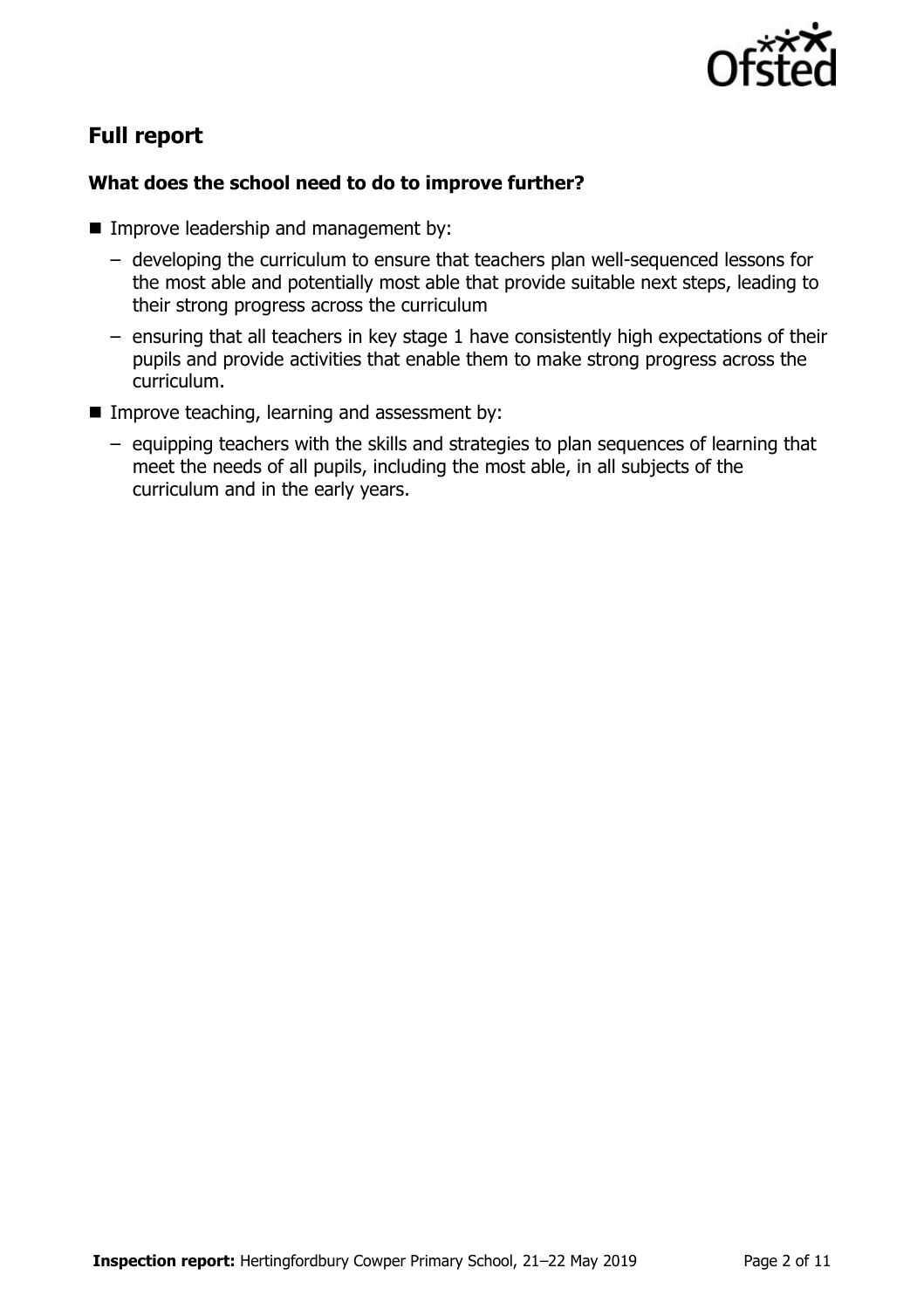

# **Inspection judgements**

#### **Effectiveness of leadership and management Good**

- Leaders have built an exceptionally positive team of staff during a time of substantial staff changes. All staff show remarkable care for each other and commit to reaching for the highest levels of success for themselves and the pupils. Leaders have established an ethos that encourages teachers to be open about their strengths and weaknesses and embrace development opportunities. Nearly all members of staff that responded to the staff survey strongly agreed that leaders encourage, challenge and support teachers' improvement.
- Leaders have an accurate understanding of the strengths and weakness of the school. Leaders use this understanding to create improvement plans that provide effective professional development for staff. Leaders work in partnership with a range of external specialists and organisations to ensure that staff access the latest thinking in education. Through careful monitoring, leaders ensure that staff use their training to improve teaching, learning and assessment.
- **Pupils value and benefit from the broad and logically structured curriculum leaders** have designed. Clear links between subjects such as science and religious education enable teachers to plan well-sequenced and connected lessons. For example, pupils in Year 1 learn about Christian understandings of creation alongside scientific classifications of animals. This ensures that pupils have a mature understanding and better remember what they are learning.
- Leaders' commitment to ensure that pupils have a balanced curriculum means that the quality of teaching sport, PE and music is as strong as the key subjects of English and mathematics. The school has a well-taught music curriculum that inspires pupils to take instrumental lessons and participate in the many music festivals and concerts that leaders provide. Leaders' use of the PE and sport premium ensures that all pupils make strong progress in PE. As a result of the funding, pupils regularly reach county-level competitions in a range of sports and some have reached national-level competitions. In recognition of their achievements, leaders have been awarded the gold standard of the nationally recognised School Games Mark.
- Leaders understand the needs and capabilities of disadvantaged pupils. Leaders provide a range of personally enriching opportunities across the curriculum and support them to make good progress academically.
- The actions of leaders to promote equality of opportunity has ensured that pupils with SEND make good progress. The special educational needs and/or disabilities coordinator (SENCo) understands the needs of these pupils and monitors their progress. The SENCo provides effective training for staff so that they can support these pupils effectively.
- Leaders promote spiritual, moral, social and cultural values very well and ensure that pupils have a strong understanding of fundamental British values such as tolerance. Pupils value each other's differences and are curious about how different people live their lives. Leaders ensure that pupils are well prepared for life in modern Britain.
- Subjects leaders, many of whom are new to their roles, are well focused on improving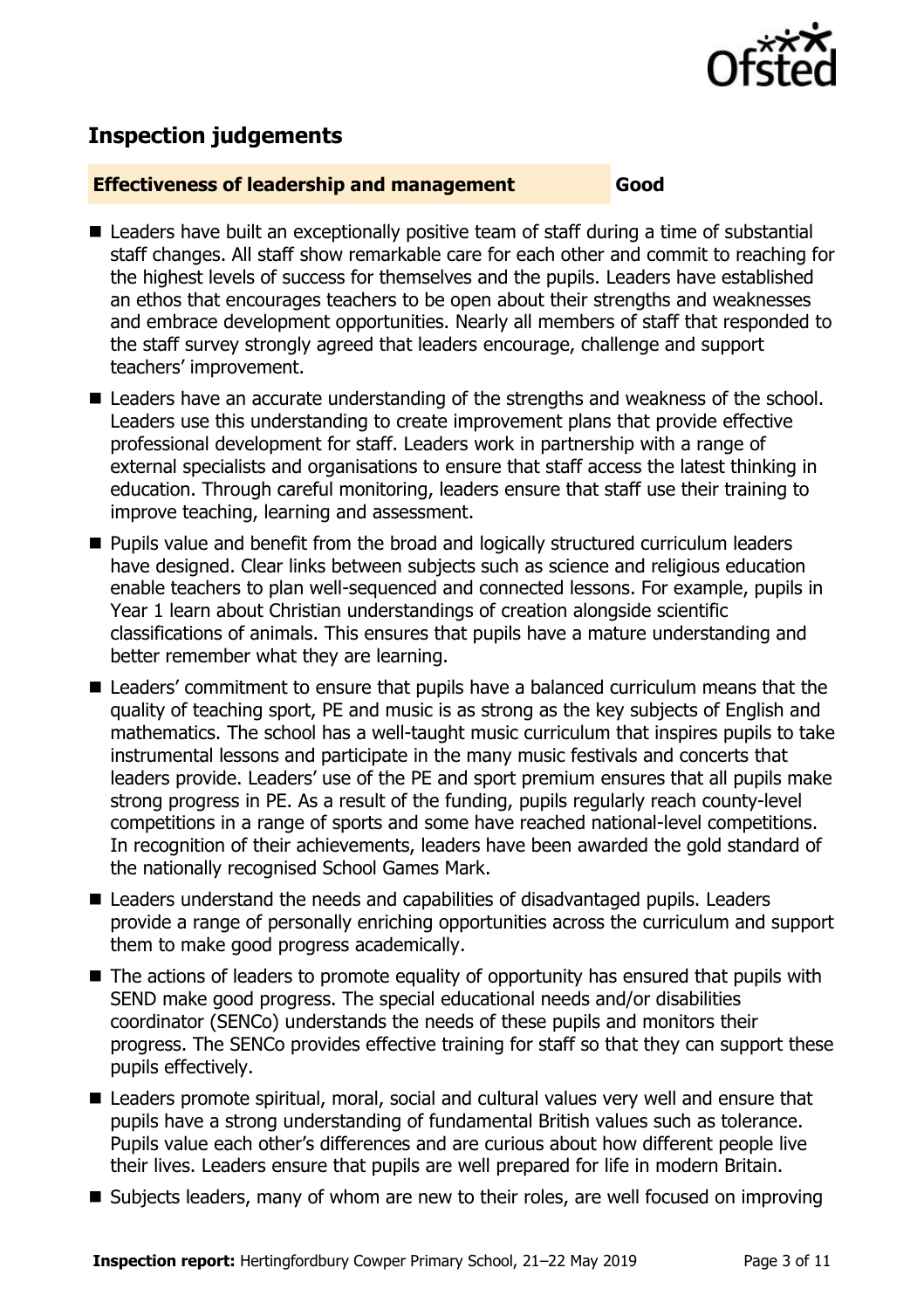

the quality of teaching, learning and assessment. They work closely with staff to ensure consistent high-quality teaching, learning and assessment. They are aware that they have not yet clarified for staff their understanding of how to provide for pupils' excellent achievement across the curriculum.

- $\blacksquare$  The curriculum, though designed to link the broad areas of learning effectively, does not clearly outline the expectations for the most able and potentially most able pupils. As a result, teachers do not always plan sequences of learning that cater for these pupils' needs well enough for them to make the progress they should. For example, in 2018, at the end of key stage 2 the most able pupils made progress in reading below the national average.
- In key stage 1 teachers' expectations of what pupils know and can do are sometimes too low. As a result, learning sequences are sometimes too easy. This results in some pupils not always making the progress they should.

#### **Governance of the school**

- Governors share leaders' aims and commitment to school improvement and are knowledgeable and diligent in their work. They support and challenge leaders effectively to meet governors' high expectations.
- Governors systematically evaluate the effectiveness of the work of leaders and staff. As a result, they have an accurate understanding of the strengths and weaknesses of the school. Governors use their evaluations to challenge leaders and hold them firmly to account for the school's performance.
- Governors regularly evaluate the quality of their own work. They undertake valuable training that helps them to understand their responsibilities and carry them out with even greater effectiveness.

### **Safeguarding**

- $\blacksquare$  The arrangements for safeguarding are effective.
- All adults place safeguarding as their highest priority. They look for signs of harm and take swift and appropriate action when they have concerns. Leaders ensure that all adults undertake regular training and use this training to keep pupils safe.
- Leaders keep clear records regarding vulnerable pupils and are tenacious in making sure that child protection referrals are dealt with appropriately.
- Leaders ensure that all required checks are carried out to be certain that all adults working with pupils are suitable. The record of these checks is maintained accurately. Governors and representatives from the local authority check these records carefully to confirm that leaders and staff carry out their duties effectively.

#### **Quality of teaching, learning and assessment Good**

■ Teachers and pupils have very strong relationships. Teachers understand the needs of pupils and create learning opportunities that lead to good progress. Lessons are characterised by very purposeful learning and high achievement.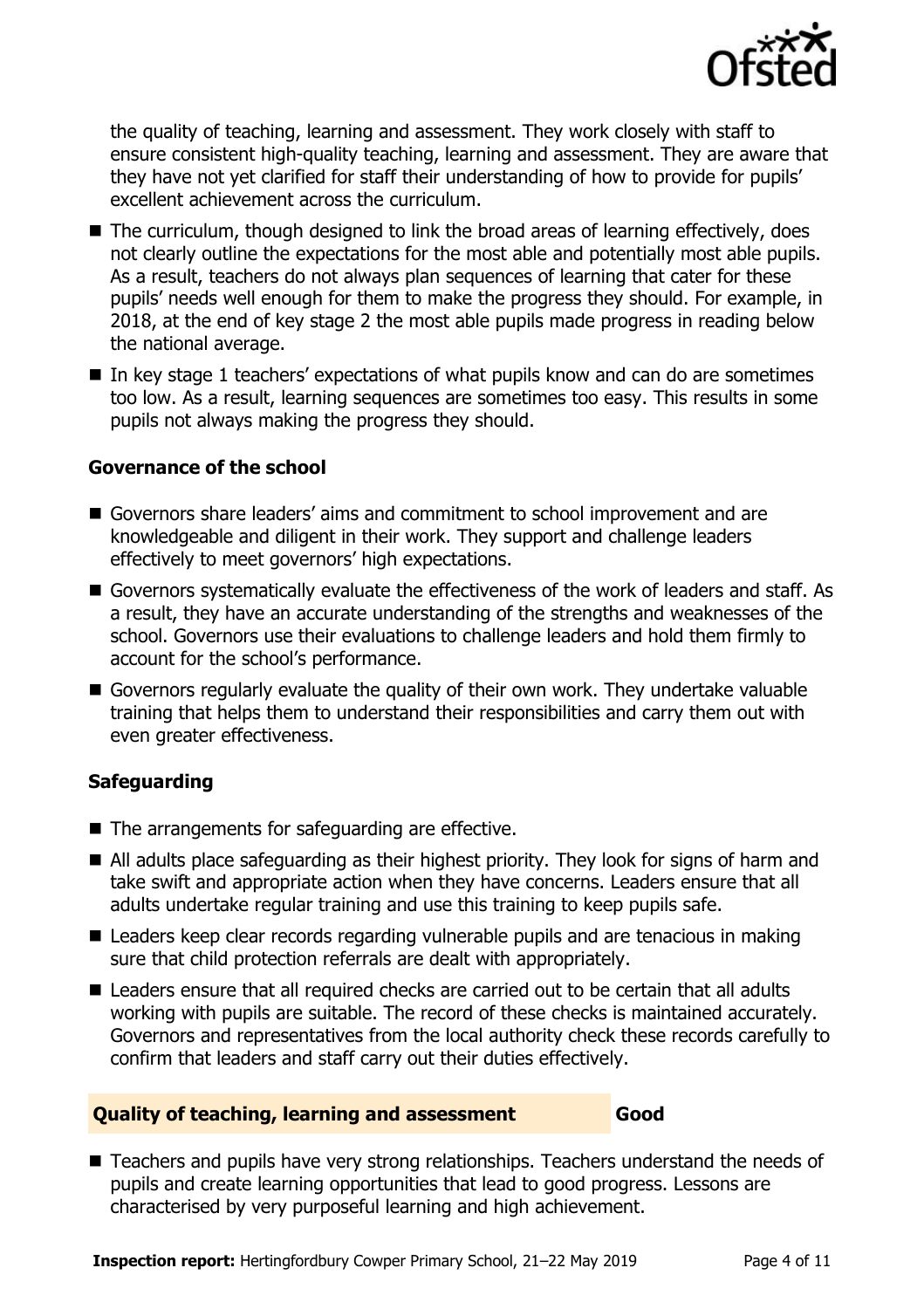

- Teachers have strong subject knowledge that helps them plan lessons that link learning across the curriculum effectively. For example, pupils in Year 3, while learning about mountains in geography, also learned key vocabulary about mountains in French, studied the French Alps and enjoyed reading adventure stories about the Yeti in English. Furthermore, teachers organise learning so that pupils build new learning on what they already know, understand and can do. The linked and carefully sequenced lessons planned by teachers help pupils better remember what they have learned.
- Accurate assessment ensures that teachers provide clear feedback to pupils and plan learning activities that help most pupils to take next steps in their learning. Pupils understand the importance of improving their learning and use feedback well. They take responsibility to learn from their mistakes and, as a result, make good progress.
- Teachers require pupils to choose their words carefully and give pupils many opportunities to practise using sophisticated language. Pupils from an early age at the school, speak and write with confidence and mature vocabulary.
- The teaching of phonics and reading is effective and contributes towards pupils' good writing. Teachers stimulate pupils' interests so that pupils enjoy reading and see it as an important skill as well as something fun to do. Teachers effectively equip pupils to analyse texts to learn about how language works and what makes good writing. As a result, pupils improve their own writing by carefully considering their reading.
- In mathematics, teachers effectively use the new approach introduced by leaders. Teachers equip pupils to explore mathematical concepts in depth. Pupils value and benefit from the many opportunities teachers provide for them to practise reasoning and solve tricky problems.
- **Pupils with SEND are fully included within lessons and make good progress from their** starting points. Teaching assistants support pupils with SEND effectively. They are well trained and deliver one-to-one and group support sessions that contribute positively towards these pupils' progress.
- Teachers' expectations are usually high and often very high in most areas of the school. This is not always the case for the most able pupils and in key stage 1. This means that, at times, teachers do not provide opportunities for these pupils to think deeply about what they are learning. For example, some teachers sometimes ask simple questions that do not help pupils to deepen their knowledge and understanding.

### **Personal development, behaviour and welfare <b>COUTS** Outstanding

### **Personal development and welfare**

- The school's work to promote pupils' personal development and welfare is outstanding.
- A very important feature of the curriculum designed by leaders is the personal development and welfare of pupils. Staff successfully deliver leaders' vision of a school where adults and pupils, 'aim high, build confidence and love learning.' Teachers develop ambitious, self-assured and curious pupils who are proud of their achievements. Pupils willingly and capably improve their own learning.
- **Pupils support each other exceptionally well in their learning and congratulate others**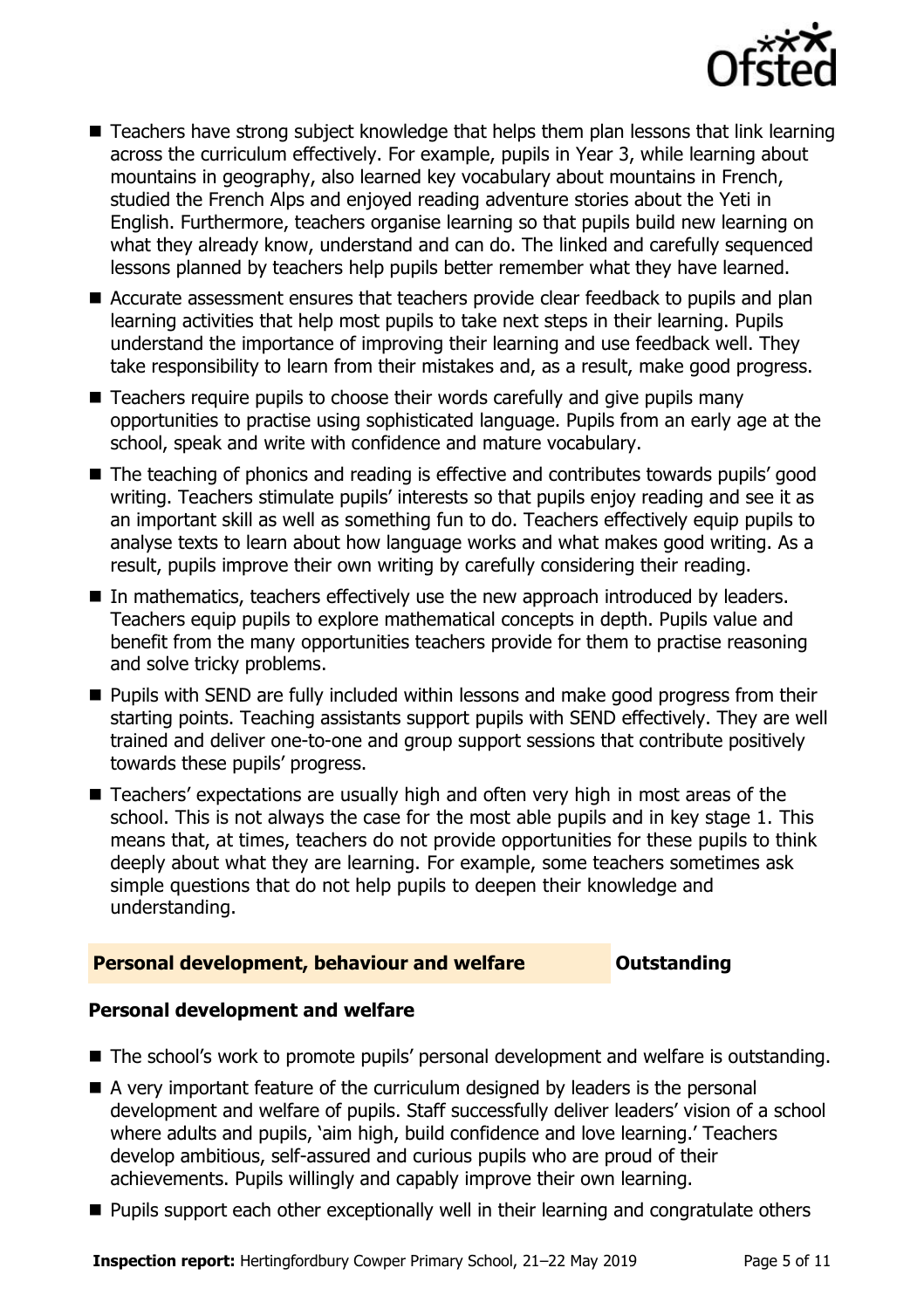

for their success. They proudly point out their classmates' work on the many displays of pupils' work around the school.

- The school's strong promotion of emotional well-being promotes pupils' social, emotional and mental health. Pupils show exceptional grace and understanding when facing relationship challenges and have the social skills needed to resolve issues without adult intervention. They capably explore deep emotional issues together and support each other very well.
- Staff provide pupils many opportunities to take positions of responsibility across the school, and pupils carry these out conscientiously. For example, older pupils enjoy and benefit from leading and organising younger pupils' play during playtime. Similarly, pupils take great pride in representing the school in the many sporting competitions available for them outside of school.
- **Pupils are happy and feel safe at school and know how to keep themselves safe at** school and home. Nearly all parents reported on the parent questionnaire, Parent View, that their children feel safe at this school. Pupils understand the risks associated with using computers and know how to stay safe online.

### **Behaviour**

- The behaviour of pupils is outstanding.
- $\blacksquare$  Pupils behave exceptionally well and show self-discipline from a young age. They regulate their own behaviour and can sustain their concentration over long periods of time.
- The school's ethos is very evident on the playground where pupils enjoy playing together and support each other exceptionally well. In the rare incidences when disagreements arise, pupils help each other deal with negative emotions and avoid unacceptable behaviour.
- **Pupils told inspectors that bullying is very rare. This is confirmed by parents. When** bullying does occur, staff help pupils restore positive relationships and the incidents do not recur.
- Leaders ensure that pupils' attitudes to learning are strong so pupils want to go to school. This contributes towards the very low absence of pupils. Absence is below the national average, as is the proportion of pupils that are persistently absent. This academic year, no pupils were persistently absent from school.

### **Outcomes for pupils Good**

- The good quality of teaching, learning and assessment has ensured that pupils make good progress across the curriculum, including in reading, writing and mathematics.
- In 2018, at the end of key stage 1, pupils' attainment was above the national averages in reading, writing and mathematics at the expected standard and greater depth. Because teachers do not always provide difficult tasks in these subjects for pupils in key stage 1, some of them do not always make the progress they should.
- In 2018, the proportion of pupils who achieved the expected standard in the phonics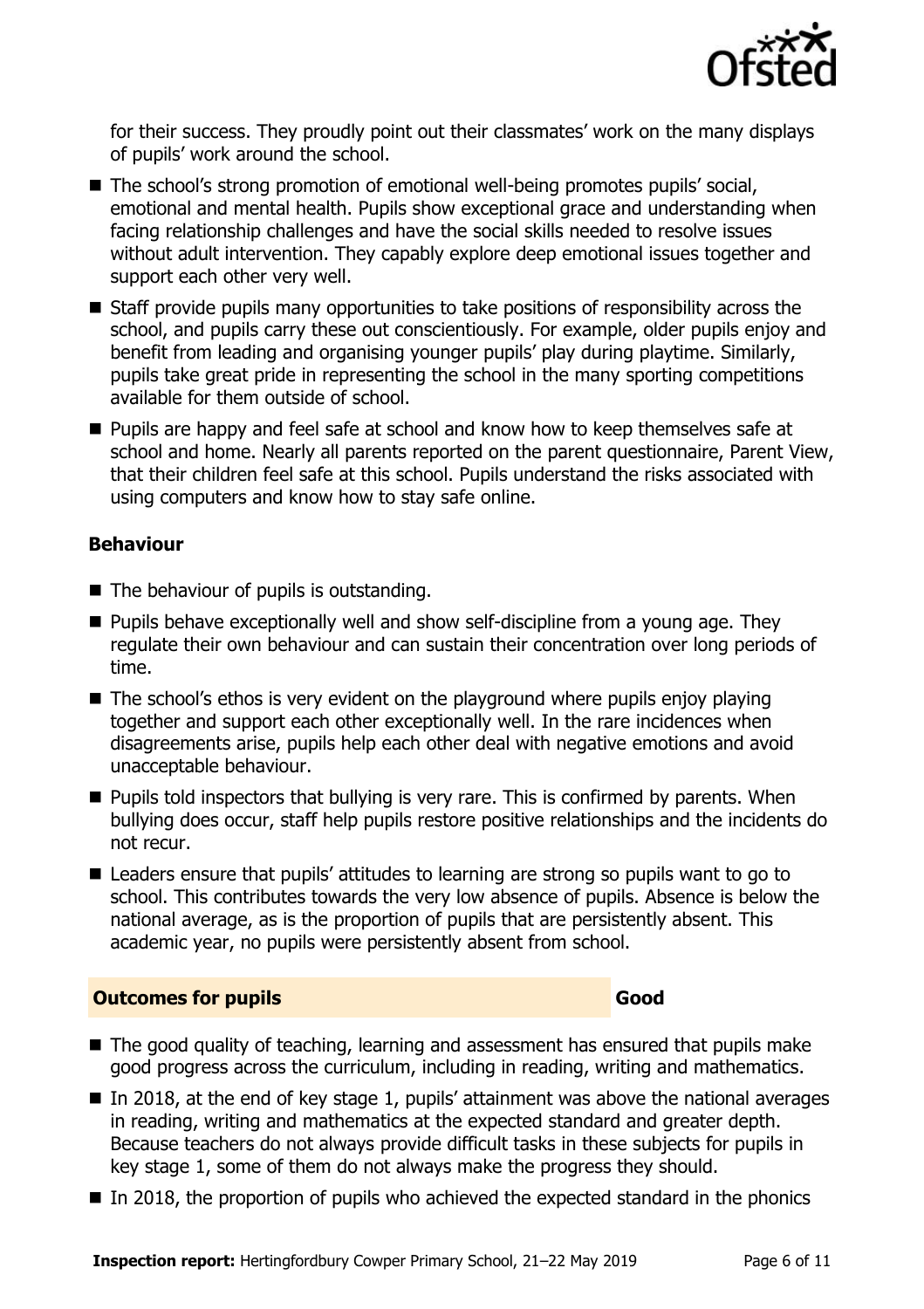

screening check in Year 1 was above the national average. All disadvantaged pupils achieved the expected standard. Pupils' strong knowledge of phonics help them to read well. Leaders have successfully developed a school ethos where pupils read regularly to develop their reading skills and as a fun activity. Pupils also enjoy reading a wide range of texts, including both fiction and non-fiction.

- At the end of key stage 2, in 2018, pupils' attainment was above the national averages in reading and mathematics at the expected and higher standards and at the expected standard and greater depth in writing. Work in books and school assessment information show that most pupils are making the progress they should in key stage 2. The most-able pupils and the potentially most-able do not always make the progress they should because teachers do not provide enough opportunities for these pupils to think in depth about what they are learning.
- Disadvantaged pupils and pupils with SEND make good progress across the curriculum. This is because leaders and teachers understand the needs of their pupils and put in place effective support.
- **Pupils make good and sometimes better progress in a range of subjects across the** curriculum. This is because leaders and teachers have ensured that the school's curriculum is well designed and implemented effectively, including with extra-curricular opportunities for pupils to extend what they know and can do. For example, pupils excel in subjects such as PE and music because these subjects are taught well, and many pupils take part in the music ensembles, choir, orchestra and the many sporting clubs held before, during and after school.

### **Early years provision Good**

- Leaders have high ambitions for the early years and have made substantial, positive changes that are starting to take effect on the quality of the provision. Leaders have a clear vision for the early years provision and have skilfully secured the necessary resource to bring it about. For example, leaders have built a new nursery room, giving the opportunity for staff to create learning activities tailored to the needs of the children in the nursery.
- Staff use many effective ways to develop children's use of language. Staff extend children's vocabulary by accurately modelling spoken English and expecting them to use sophisticated language. Children also learn early phonics well.
- Leaders have built strong partnerships with parents. Parents report that staff work well with parents to ensure that their children make a good start to their education and move from Reception to Year 1 successfully. Parents also commented to inspectors that leaders provide many effective ways for parents to understand how well their children are learning in school and how to support their children at home. In particular, parents appreciate the opportunities they have to visit the school, such as the 'stay and play' event when parents and children explore the early years provision together.
- Children leave the provision well prepared for Year 1. Staff ensure that children are equipped with the knowledge, understanding and skills necessary to be successful in key stage 1. The proportion of pupils who reached a good level of development in 2018 was just above the national average.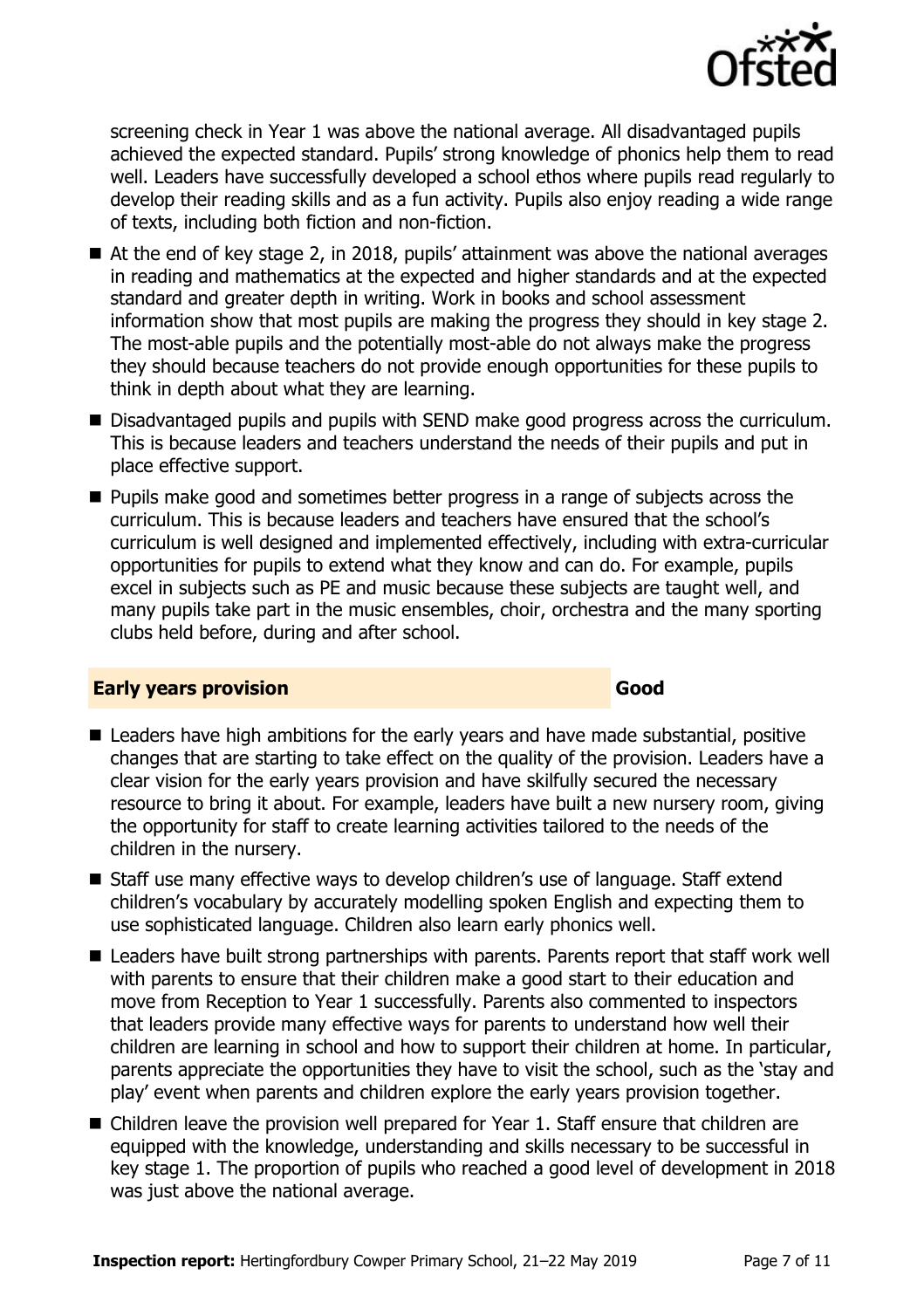

- Children live up to leaders' high expectations of behaviour very quickly. They share very well when playing together, and when disagreements occur, overcome them quickly. When teachers require the children to sit and listen to adults and each other, they do so politely.
- Children typically engage well with the learning activities and take pride in their achievements. Many children enthusiastically showed their accomplishments to inspectors. At times, however, the provision does not meet the needs of some of the children well enough so that some of them do not make the progress they should.
- Safeguarding arrangements are secure. The environment is safe, and adults are well trained to care for and protect children from potential harm.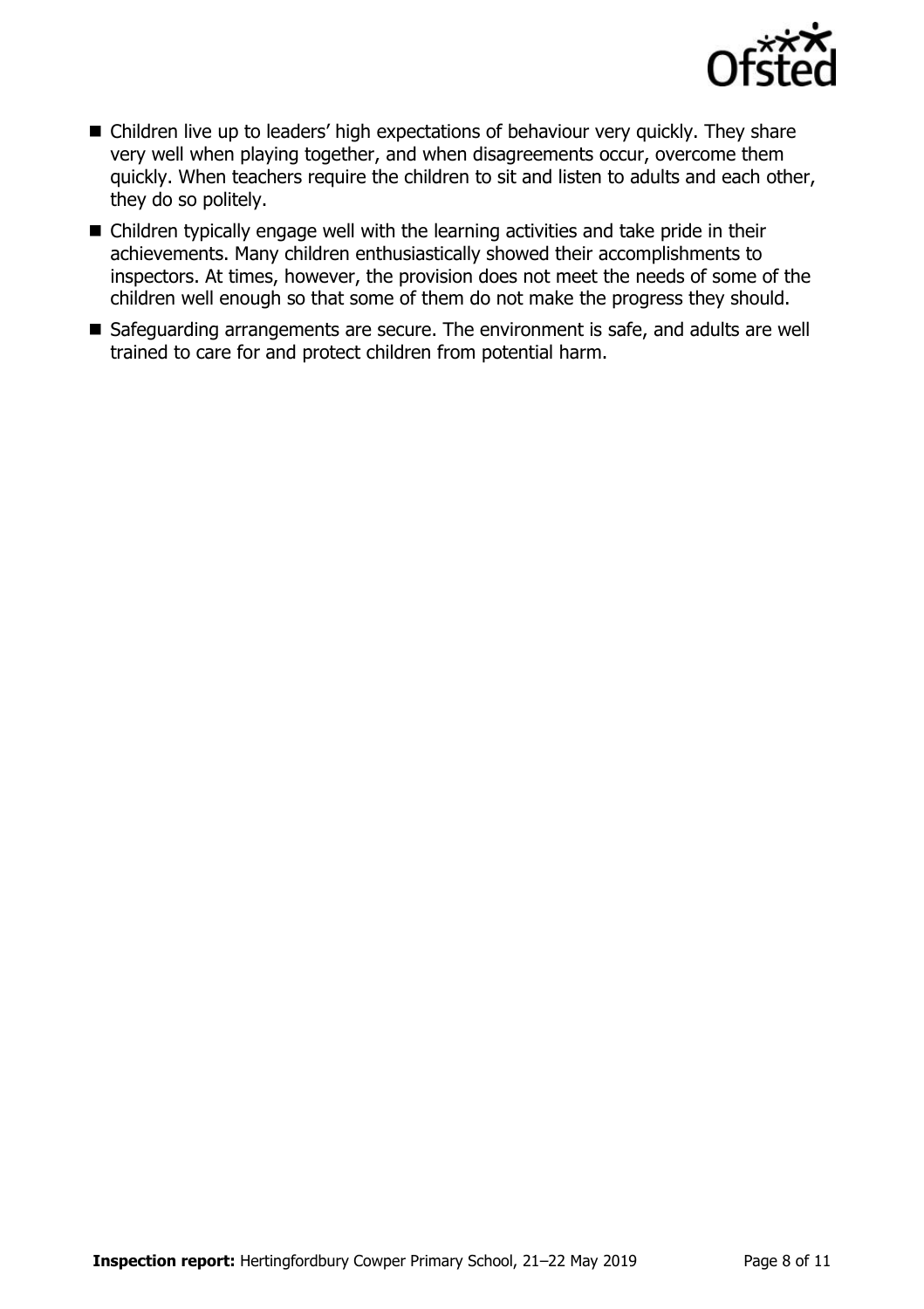

# **School details**

| Unique reference number | 117563               |
|-------------------------|----------------------|
| Local authority         | <b>Hertfordshire</b> |
| Inspection number       | 10087417             |

This inspection of the school was carried out under section 5 of the Education Act 2005.

| Type of school                      | Primary                           |
|-------------------------------------|-----------------------------------|
| School category                     | Voluntary aided                   |
| Age range of pupils                 | 3 to 11                           |
| <b>Gender of pupils</b>             | Mixed                             |
| Number of pupils on the school roll | 222                               |
| Appropriate authority               | The governing body                |
| Chair                               | Mr John Grubb                     |
| <b>Headteacher</b>                  | <b>Mrs Alison Richards</b>        |
| Telephone number                    | 01992 583239                      |
| Website                             | www.hertingfordbury.herts.sch.uk  |
| Email address                       | head@hertingfordbury.herts.sch.uk |
| Date of previous inspection         | 3 October 2018                    |

### **Information about this school**

Hertingfordbury Cowper Church of England Primary School is a voluntary aided school. Its previous section 48 inspection for schools of a religious character was October 2016. The report for this inspection is available on the school's website.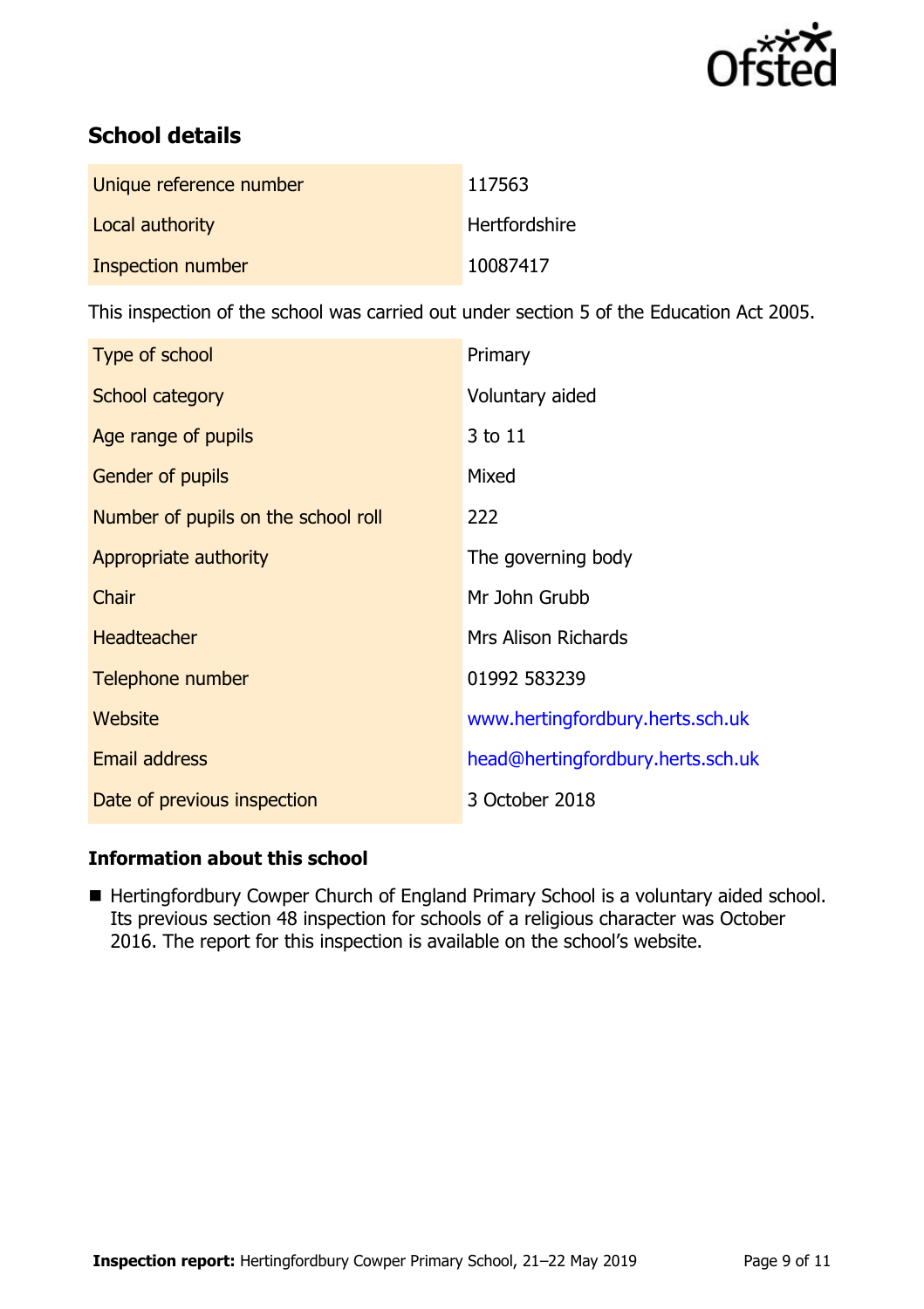

# **Information about this inspection**

- **Inspectors met with the headteacher, deputy headteacher, SENCo and subject leaders.** They also met with members of the governing body and a representative from the local authority.
- **Inspectors observed lessons across the school and carried out scrutiny of pupils' books** with members of the senior leadership team.
- Inspectors spoke with parents and analysed 167 responses to Ofsted's online questionnaire, Parent View, 53 free-text responses and 21 responses to Ofsted's staff questionnaire.
- Inspectors spoke with teachers, support staff and pupils through the course of the inspection.
- Inspectors took account of a wide range of information, including the school's website, development plan, assessment information about pupils' learning and leaders' monitoring of teaching, learning and assessment. Inspectors reviewed documentation relating to safeguarding.

#### **Inspection team**

Al Mistrano, lead inspector **Her Majesty's Inspector** 

Katherine Douglas **Communist Construction** Ofsted Inspector